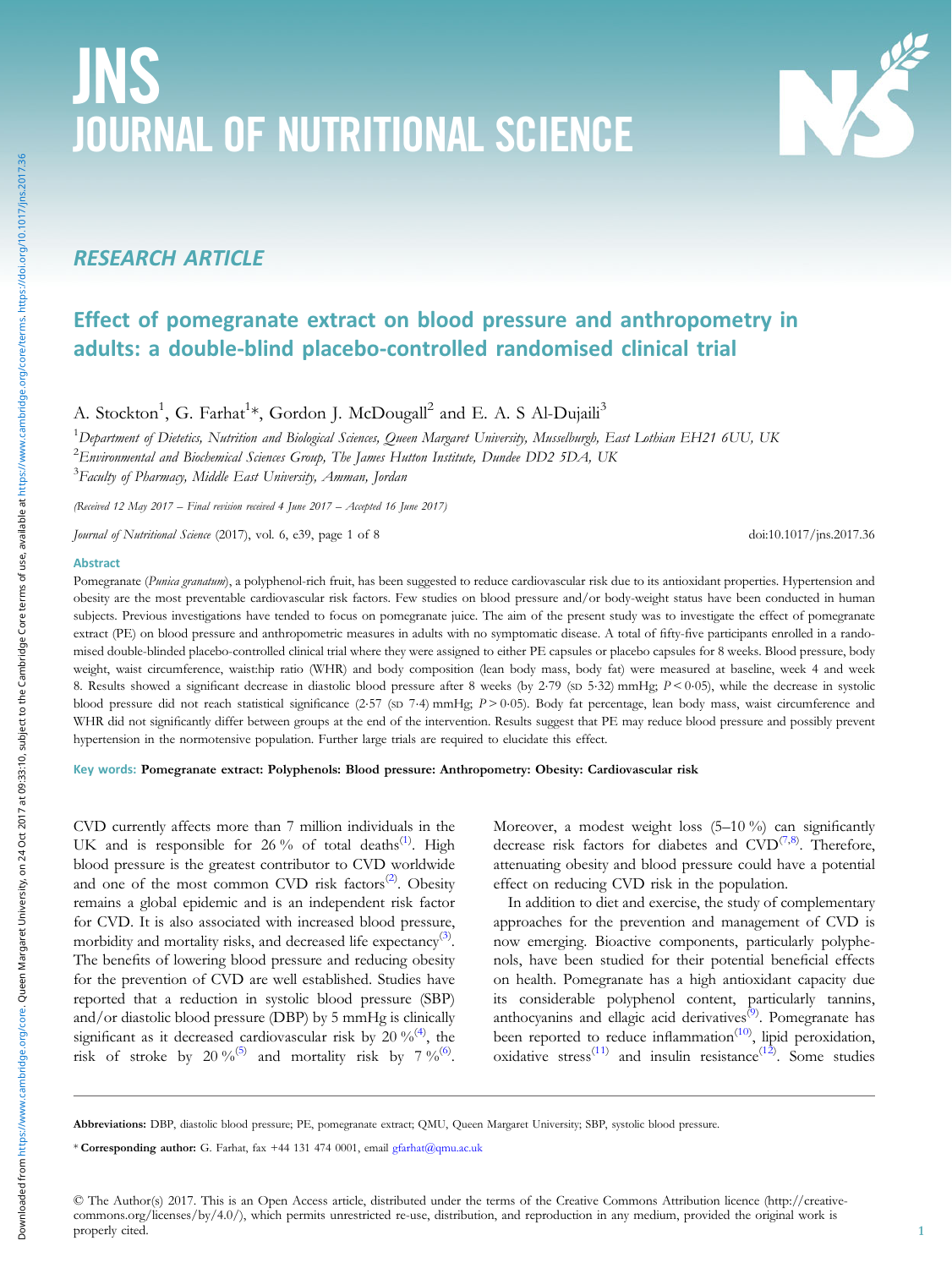have shown that pomegranate juice reduces blood pressure in hypertensive<sup>([13](#page-6-0))</sup> and normotensive populations<sup>[\(14,15](#page-6-0))</sup>. However, another study showed that 3 months of pomegranate juice supplementation did not significantly affect blood pressure in patients with CHD<sup>([16\)](#page-6-0)</sup>. In addition, Mathew *et al.*<sup>[\(17](#page-6-0))</sup> showed that pomegranate extract (PE) suppressed the postprandial increase in SBP following a high-fat meal<sup>[\(17](#page-6-0))</sup>. A randomised controlled parallel trial including twenty-nine participants also illustrated that 4 weeks of daily PE supplementation reduced SBP (from 120.3 (sp 13.3) to 115.6 (sp 13.1) mmHg;  $P = 0.012$ ), while no significant changes occurred in the control group<sup> $(18)$  $(18)$ </sup>. In relation to obesity, PE has been reported to decrease bodyweight gain in animals who were administered a high-fat diet<sup>[\(18](#page-6-0)-[22\)](#page-6-0)</sup>. However, its effects in humans remain unclear. One study reported that pomegranate juice supplementation for 1 month prevented weight gain and body fat increase in obese humans  $(P < 0.05)$ , while the latter parameters significantly increased in the control group administered juice with no polyphenols  $(P < 0.05)^{(23)}$  $(P < 0.05)^{(23)}$  $(P < 0.05)^{(23)}$ . This research aimed to study the potential preventive effect of pomegranate on cardiovascular risk by exploring the effect of PE on SBP (primary outcome), DBP and body-weight status in an adult normotensive population.

#### Experimental methods

This trial was registered in clinicaltrials.gov as NCT02017132 [\(https://clinicaltrials.gov/ct2/show/NCT02017132\)](https://clinicaltrials.gov/ct2/show/NCT02017132).

# **Participants**

Participants were recruited from the local community between April 2013 and December 2013 through advertising in the Queen Margaret University (QMU) research recruitment digest and by word of mouth. Eligible participants included men and women, aged 18–65 years with a BMI between 18 and <sup>34</sup>·9 kg/m2 . Volunteers answered the pre-assessment questionnaire before they registered for the study to ensure that they did not have any symptomatic disease. Exclusion criteria included taking medication for diabetes, heart, liver or kidney disease; weight loss within 2 months preceding the study; pregnancy; lactation; and allergies to pomegranate. Participants with a regular intake of pomegranate were also excluded.

# Ethics

The study was granted ethical approval by the Divisional Ethics Committee at QMU. The intervention was conducted according to the guidelines laid down in the Declaration of Helsinki<sup>[\(24](#page-6-0))</sup>. Information sheets were provided to all potential volunteers and written informed consent was obtained prior to participation. All collected data were stored according to the Data Protection Act  $(1998)^{(25)}$  $(1998)^{(25)}$  $(1998)^{(25)}$ .

#### Study design and protocol

The study had a double-blinded parallel controlled design where participants were randomised to the daily intake of



either one PE capsule or placebo capsule for 8 weeks. Each participant attended the QMU laboratory on three visits (baseline, week 4 and week 8), during which clinical and anthropometric measurements were taken. The randomisation process was conducted by technical staff independent of the study who allocated treatment using an Internet random number-generator site<sup>([26\)](#page-6-0)</sup>. The numbers produced were used to allocate the pomegranate and placebo capsules, which looked identical. These were placed in sealed, labelled and pre-prepared opaque containers. Participants were asked to maintain their usual diet and exercise regimens throughout the intervention.

For each visit, participants were asked to visit the QMU laboratory during a fasting state (after 8 h of food and drink restriction). For consistency, participants were asked to consume one PE or placebo capsule daily after a meal (the same chosen meal each day) with a glass of water. Weight, height, waist circumference, hip circumference, body composition (body fat and lean body mass) and blood pressure measurements were collected at baseline, week 4 and week 8. BMI and waist:hip ratio were then calculated. Total antioxidant capacity, total polyphenols levels and levels of malonaldehyde were measured as biomarkers of compliance through 24-h urine collections at baseline and week 8. Post-intervention measurements were recorded independently on different sheets, without reference to the initial set of measurements.

# Pomegranate extracts for intervention

All pomegranate capsules and placebo capsules were supplied and produced by ProbelteBio in Spain from specially cultivated pomegranates grown on their horticultural farms. Capsules contained a 100 % natural concentrated extract of the whole pomegranate (Pomanox®) obtained through a water-based, eco-friendly extraction process. They are standardised for punicalagins. Individual PE capsules comprised: 210 mg of punicalagins, 328 mg of other pomegranate polyphenols (such as flavonoids and ellagic acid) and 0·37 mg of anthocyanins, while placebo capsules consisted of maltodextrin. Both capsules provided a negligible amount of energy (6·52 kcal (27·28 kJ) per capsule). The polyphenol composition of both PE and placebo capsules was validated against the company's data at the James Hutton Institute, Dundee. The LC-MS results confirmed that placebo capsules effectively contained no polyphenols and that the PE capsules contained punicalagins ([Fig. 1\)](#page-2-0) at the expected ratio compared with the other polyphenol components (Supplementary material, Supplementary Table S1).

# Blood pressure

Based on the Centers for Disease Control and Prevention (CDC) recommendations, blood pressure was measured by a digital sphygmomanometer (Omron MS-1), with the participants in a seated position, using the right arm, following a 10-min rest. The arm was positioned so that the midpoint of the upper arm was at the same level as the heart, and the cuff was placed 2–3 cm above the pulsation of the brachial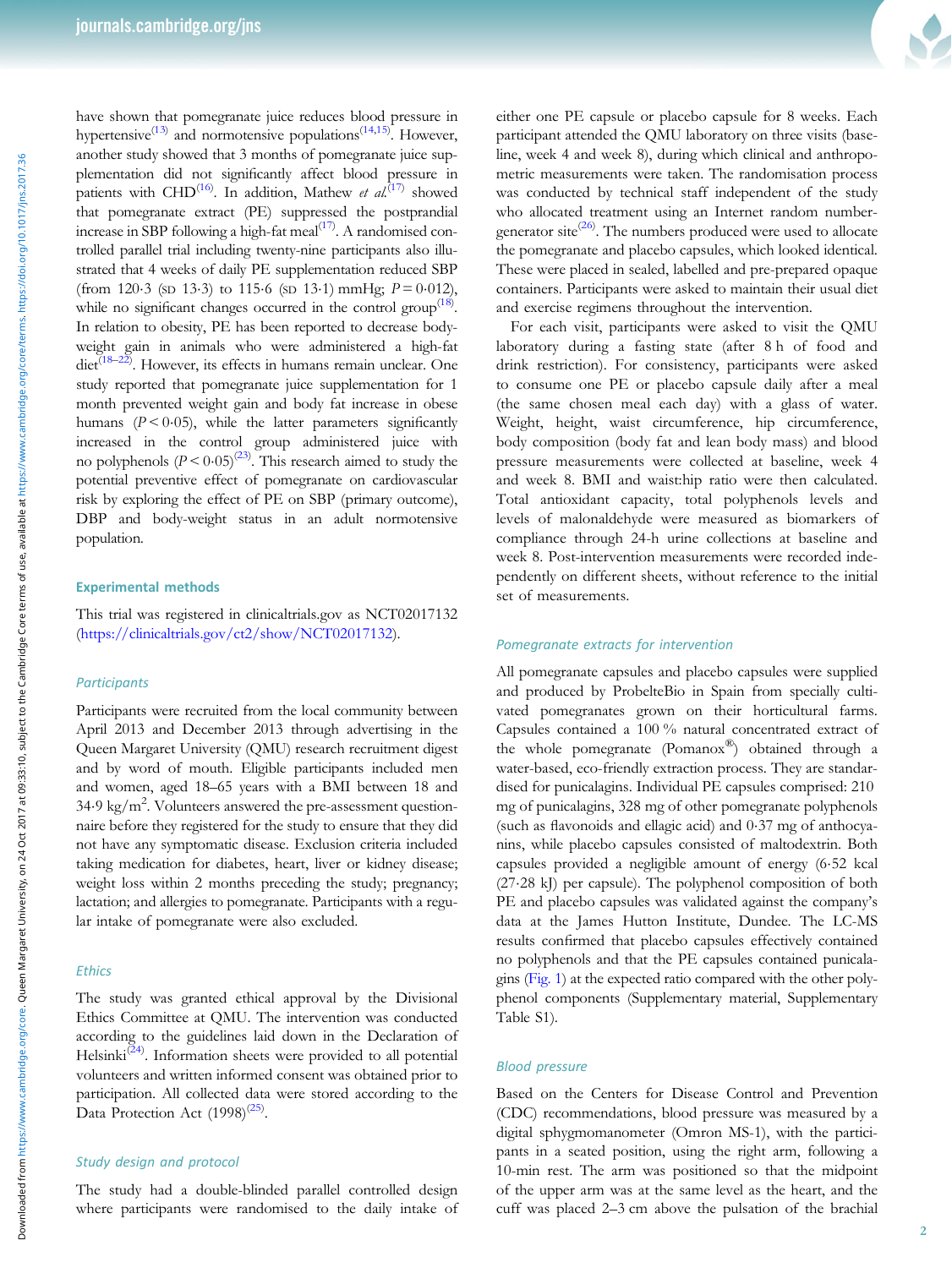<span id="page-2-0"></span>

Fig. 1. Phenolic content in both placebo and pomegranate capsules. Phenolic components in pomegranate study capsules. UV traces are at 280 nm; placebo and study capsules were extracted as per methods (see Supplementary material). Peaks 3 and 6 are the punicalagin peaks. Full-scale deflection compared at  $1.5 \times 10^6$ absorbance units to highlight the differences between the samples. Peak identifications are given in Supplementary Table S1.

artery. Blood pressure was measured three times on each occasion and the average was calculated.

# Anthropometric measures

Anthropometric measurements were conducted following the National Health and Nutrition Examination Survey (NHANES) handbook protocols and methods<sup>[\(27](#page-7-0))</sup>. Weight was measured in the same clothing, with no shoes, on Salter scales (9018S SV3R). Height was measured on a SECA Leicester stadiometer (no. 5) with a sensitivity of 1 mm. Waist and hip circumferences were measured by a Lufkin W606PM Thinline Executive diameter steel tape yellow clad (6 mm  $\times$  2 m; Cooper Tools). Body composition was measured through bioelectrical impedance analysis (BIA) using the Bodystat 1500 (2002) machine. BIA measurements were conducted after the participant had rested in a supine position for approximately 10 min. Participants were fasted and advised to void their bladders before the session.

### Urine collection

A 24-h urine sample collection was required the day before both the baseline and week 8 visits. Total urine was weighed, sampled into 15 ml tubes, then aliquoted for use. Aliquots were frozen at −25°C before testing. Total polyphenols were analysed by the Folin and Ciocalteau method, and the total antioxidant capacity was determined through the ferricreducing antioxidant power (FRAP) assay. The measurement of malonaldehyde levels (indicator of lipid peroxidation) was performed through the thiobarbituric acid-reactive substances method as previously described $^{(28)}$  $^{(28)}$  $^{(28)}$ .

#### Diet diaries

To account for any changes in energy and macronutrient intake (carbohydrate, protein, fat) which could influence the results, a 3 d food diary was collected at baseline and over the same days of the week during week 4. Nutrient intakes were generated using Netwisp Software V4.0 (Tinuviel Software). Food recording support and training, including guidance on portions sizes and household measures, were provided by the researcher to assist participants in completing the food diaries.

#### Sample size and statistical analysis

Based on 80 % power, a sample size of fifty-two participants was required to achieve a difference of 5·6 mmHg in SBP between the PE and placebo groups assuming that the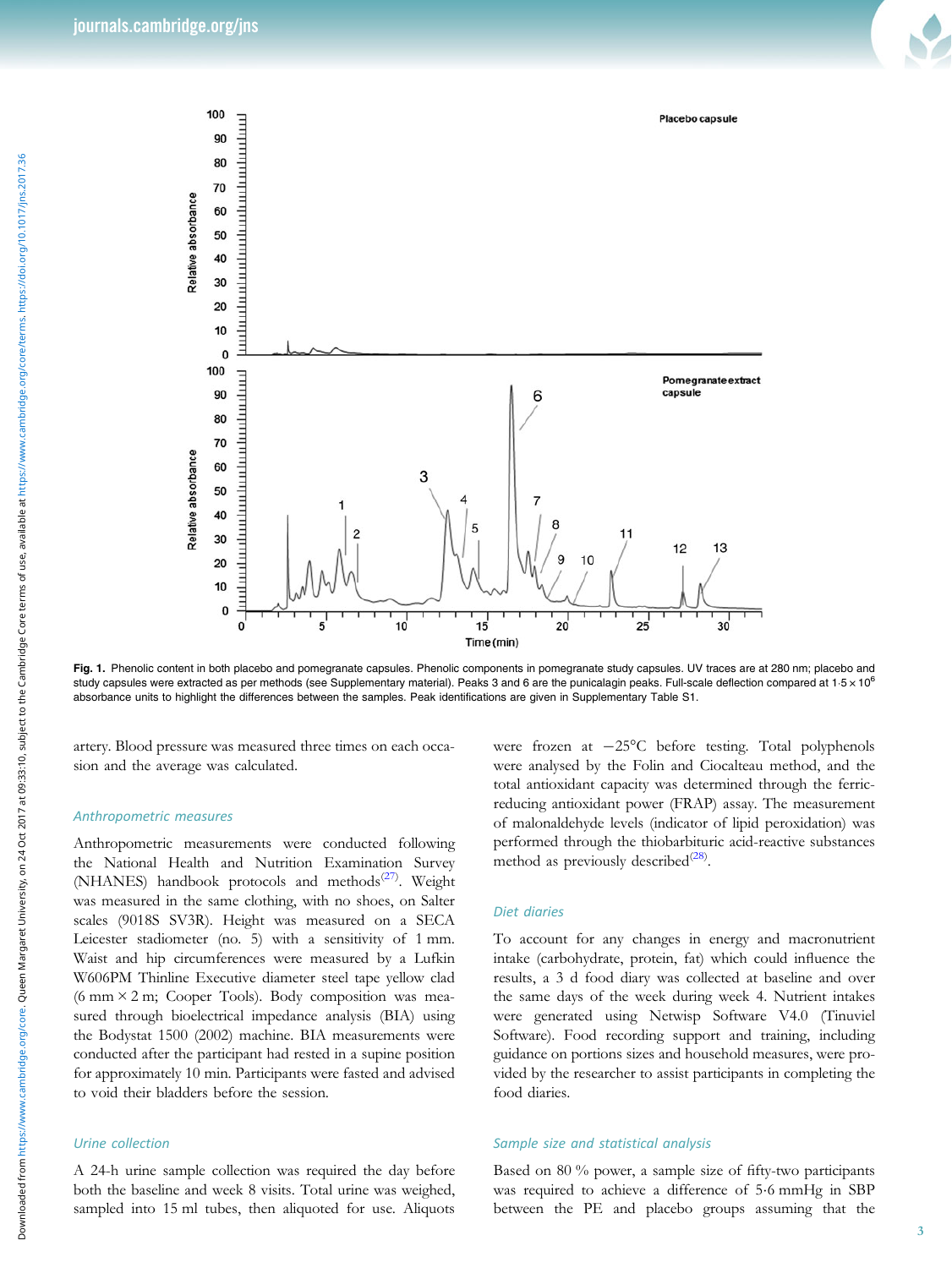common standard deviation is 7 mmHg using a two-group t test with a 0·05 two-sided significance level. These assumptions were derived from an exploratory study previously con-ducted at QMU on PE and blood pressure<sup>([18\)](#page-6-0)</sup>. Assuming 5 % attrition, fifty-five participants were recruited.

Data were analysed using SPSS for Windows version 21.0 (SPSS) and expressed as means and standard deviations. For multiple comparisons, data were analysed using two-way mixed-model ANOVA with time (baseline, week 4, and week 8) as the within-subject factor, and treatment (PE/placebo) as the between-subject factor. FRAP and total polyphenols in the urine were analysed using ANCOVA. Energy, protein, fat and carbohydrate intakes were analysed using paired t tests. Significance was set at  $P \le 0.05$ .

#### **Results**

Of the fifty-five participants in the trial, fifty-three completed the study. There were twenty-two females in the PE group and eighteen in the placebo group. The participant flow diagram is shown in Fig. 2. One participant dropped out before the second appointment and another participant dropped out before the third appointment. Participants with at least two valid time points were included in the analysis. All participants adhered to the protocol. Baseline characteristics of the studied population are shown in Table 1.

#### Changes in blood pressure

ANOVA showed no significant interaction between treatment and time for SBP  $(F_{2,102} = 1.2; P = 0.30)$ . However, the

| <b>Table 1.</b> Baseline characteristics of the intention-to-treat dataset |
|----------------------------------------------------------------------------|
| (Mean values and standard deviations)                                      |

|               | PE group ( <i>n</i> 28) |       | Placebo group (n 27) |       |  |
|---------------|-------------------------|-------|----------------------|-------|--|
|               | Mean                    | SD    | Mean                 | SD    |  |
| Age (years)   | 30.14                   | 10.95 | 34.11                | 11.28 |  |
| Weight (kg)   | 70.34                   | 11.3  | 68.85                | 12.00 |  |
| BMI $(kg/m2)$ | 24.76                   | 3.83  | 23.57                | 3.44  |  |
| WC (cm)       | 77.25                   | 8.76  | 76.01                | 11.02 |  |
| <b>WHR</b>    | 0.76                    | 0.54  | 0.77                 | 0.80  |  |
| Body fat (%)  | 27.56                   | 8.56  | 24.07                | 7.22  |  |
| LBM $(%)$     | 72.11                   | 8.45  | 74.78                | 8.91  |  |
| SBP (mmHg)    | 116.46                  | 9.94  | 116.81               | 11.81 |  |
| DBP (mmHg)    | 71.54                   | 8.57  | 70.37                | 7.96  |  |

PE, pomegranate extract; WC, waist circumference; WHR, waist:hip ratio; LBM, lean body mass; SBP, systolic blood pressure; DBP, diastolic blood pressure.

interaction was significant for DBP ( $F_{2,102} = 4.4$ ;  $P = 0.02$ ). In the PE group, DBP decreased by 2·79 (SD 5·32) mmHg after 8 weeks, while the decrease in SBP (by 2·57 (SD 7·4) mmHg) did not reach statistical significance [\(Fig. 3](#page-4-0)).

#### Anthropometric measures

Results showed no statistically significant interaction between the intervention and time for body weight  $(F_{1.6,81.7} = 0.24;$  $P = 0.74$ ), BMI ( $F_{1.7,86.9} = 0.57$ ;  $P = 0.54$ ), waist circumference ( $F_{2,106} = 0.25$ ;  $P = 0.78$ ), waist:hip ratio ( $F_{1.6,86.6} = 1.08$ ;  $P = 0.34$ ), body fat percentage ( $F_{1.5,76.5} = 2.02$ ;  $P = 0.15$ ) and lean body mass percentage ( $F_{1.2,60.3} = 0.05$ ;  $P = 0.87$ ). In addition, there was no significant difference between the two groups for all the measures ( $P > 0.05$ ). Data are presented in [Table 2.](#page-4-0)

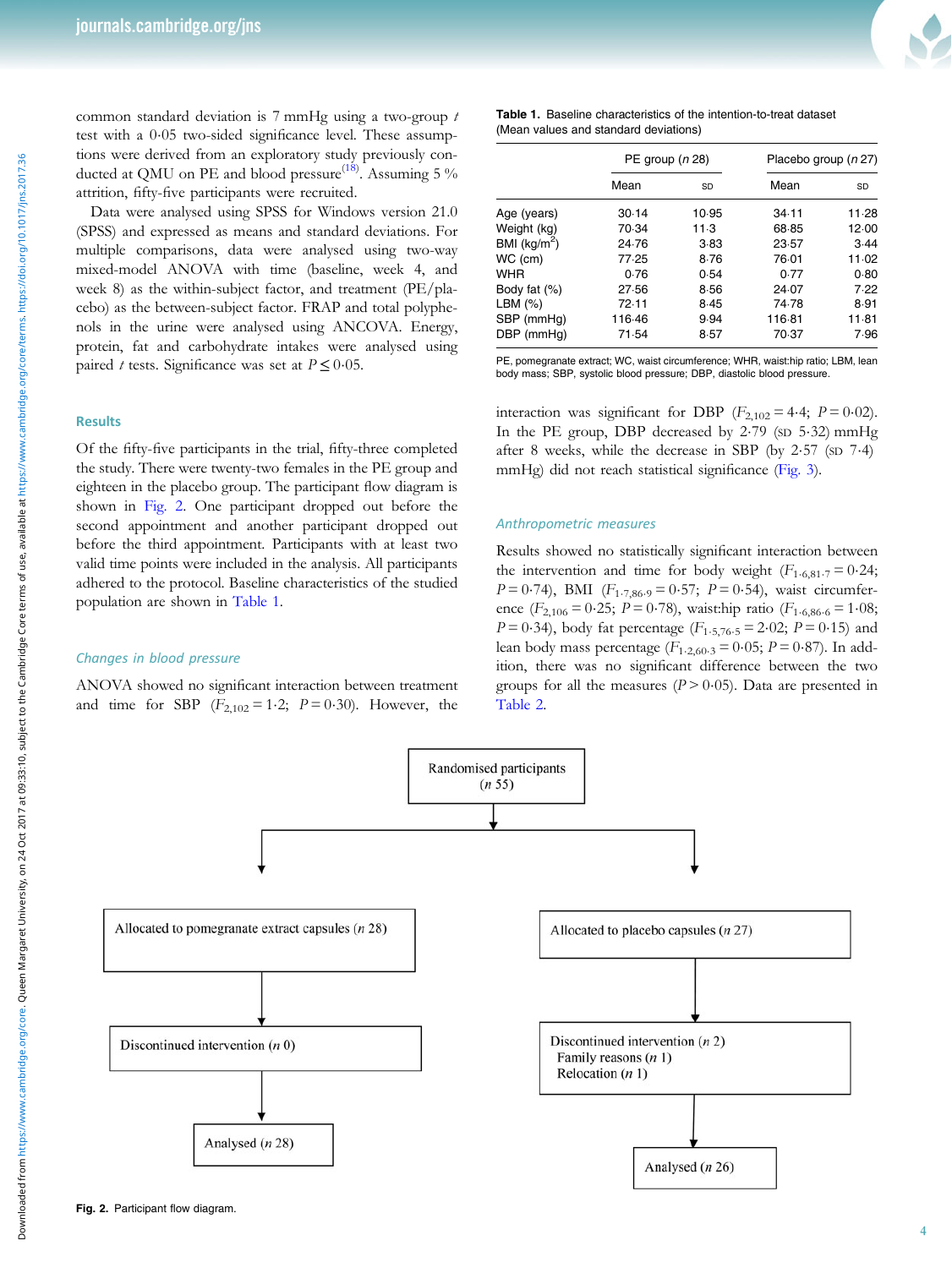

<span id="page-4-0"></span>

Fig. 3. Changes in systolic blood pressure (SBP) (a) and diastolic blood pressure (DBP) (b) between groups at different time points. Results are means, with standard errors represented by vertical bars. \* There was a significant interaction between treatment and time for DBP ( $F_{2,102}$  = 4.4;  $P$  = 0.02) but not for SBP ( $F_{2,102}$  = 1.2;  $P = 0.30$ ). DBP decreased by 2.79 (sp 5.32) mmHg after 8 weeks in the pomegranate extract group ( $\rightarrow$ ) while the decrease in SBP (by 2.57 (sp 7.4) mmHg) did not reach statistical significance.  $-$  -, Placebo group.

Table 2. Changes in outcomes variables at different time points in the pomegranate extract (PE) and placebo groups\* (Mean differences and standard deviations)

|                          | PE group $(n 28)$                     |           |                                       |      | Placebo group (n 26)                  |      |                                       |      |
|--------------------------|---------------------------------------|-----------|---------------------------------------|------|---------------------------------------|------|---------------------------------------|------|
|                          | Difference at week 4<br>from baseline |           | Difference at week 8<br>from baseline |      | Difference at week 4<br>from baseline |      | Difference at week 8<br>from baseline |      |
|                          | Mean                                  | <b>SD</b> | Mean                                  | SD   | Mean                                  | SD   | Mean                                  | SD   |
| Body weight (kg)         | 0.32                                  | 1.1       | $-0.14$                               | 1.43 | 0.23                                  | 1.50 | 0.3                                   | 1.87 |
| BMI (kg/m <sup>2</sup> ) | 0.11                                  | 0.44      | 0.01                                  | 5.46 | 0.12                                  | 0.50 | 0.15                                  | 6.38 |
| WC (cm)                  | 0.17                                  | 0.4       | 0.14                                  | 0.41 | 0.17                                  | 0.45 | 0.21                                  | 0.55 |
| WHR                      | 0.00                                  | 0.4       | 0.00                                  | 0.14 | $-0.03$                               | 0.14 | $-0.45$                               | 0.20 |
| Body fat (%)             | $-0.19$                               | 2.1       | 0.45                                  | 2.68 | 0.88                                  | 2.40 | 0.49                                  | 2.35 |
| LBM (%)                  | 0.51                                  | 3.01      | 0.68                                  | 3.23 | 0.29                                  | 4.36 | 0.75                                  | 4.37 |

WC, waist circumference; WHR, waist:hip ratio; LBM, lean body mass.

\* Data were analysed using ANOVA.

# Total polyphenols and total antioxidant capacity and malonaldehyde levels

After adjustment for pre-intervention levels of all biomarkers, there was no statistically significant difference in postintervention levels in both groups for total antioxidant capacity  $(F_{1,47} = 0.19; P = 0.7)$ , total polyphenol levels  $(F_{1,48} = 0.98;$  $P = 0.98$ ) and levels of malonaldehyde ( $F_{1,47} = 0.11$ ;  $P = 0.74$ ) in the urine (Table 3).

# Diet diaries

Analysis showed no significant differences in baseline levels of energy ( $P = 0.08$ ), carbohydrate ( $P = 0.4$ ), protein ( $P = 0.23$ ) and fat  $(P = 0.06)$  levels between the PE group and the placebo group. Also, analysis via paired  $t$  tests showed no

significant differences in the energy and macronutrient intake between baseline and week 4 in both groups [\(Table 4\)](#page-5-0).

#### **Discussion**

This study investigated the effect of 8 weeks of PE supplementation on blood pressure and anthropometric measures in volunteers with no symptomatic disease. Results indicate that PE induced a significant decrease in DBP (by 2·8 (SD 5·32) mmHg) in the PE group and therefore can offer a protection against CVD. Although SBP decreased in the PE group (by 2·57 (SD 7·4) mmHg) compared with the placebo group (by  $0.12$  (sp  $6.02$ ) mmHg) at the end of the intervention, the difference between the groups did not reach statistical significance. The decrease in blood pressure is in line with our

Table 3. Total antioxidant capacity, total polyphenols and malonaldehyde (MDA) levels in the urine\* (Mean values and standard deviations)

|                                                         |               | PE group    |             |               |                 | Placebo group |             |             |  |
|---------------------------------------------------------|---------------|-------------|-------------|---------------|-----------------|---------------|-------------|-------------|--|
|                                                         | Baseline      |             | Week 8      |               | <b>Baseline</b> |               | Week 8      |             |  |
|                                                         | Mean          | SD          | Mean        | SD            | Mean            | SD            | Mean        | SD          |  |
| TAC (mg GAE/d)                                          | 6.86          | $1-7$       | 6.43        | 1.86          | $6-6$           | 1.92          | 6.49        | 1.94        |  |
| Total polyphenols (mg GAE/d)<br>MDA levels (µmol MDA/d) | 687.6<br>0.72 | 239<br>0.29 | 682<br>0.75 | 252.6<br>0.39 | 790<br>0.89     | 395<br>0.39   | 676<br>0.78 | 239<br>0.39 |  |

TAC, total antioxidant capacity; GAE, gallic acid equivalents.

\* Data were analysed using ANCOVA.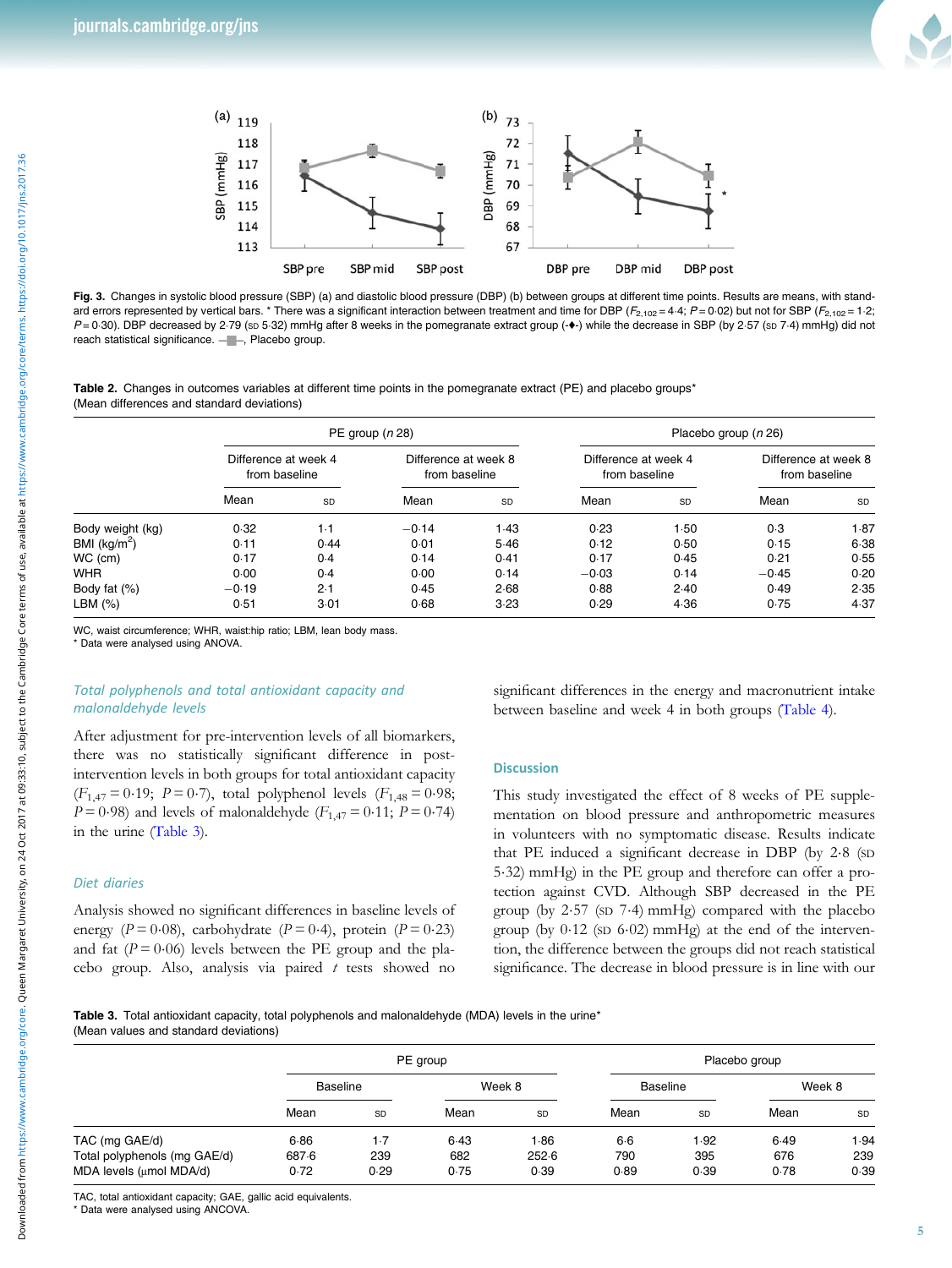<span id="page-5-0"></span>Table 4. Energy and macronutrient intakes at baseline and week 4 in the pomegranate extract (PE) and placebo groups (Mean values and standard deviations)

|                  |              |    | Run-in period |      | Week 4 |      |
|------------------|--------------|----|---------------|------|--------|------|
|                  | Intervention | n  | Mean          | SD   | Mean   | SD   |
| Energy           |              |    |               |      |        |      |
| kJ               | PE           | 28 | 8661          | 1929 | 8644   | 3125 |
|                  | Placebo      | 26 | 9452          | 1766 | 9242   | 2096 |
| kcal             | PE           | 28 | 2070          | 461  | 2066   | 747  |
|                  | Placebo      | 26 | 2259          | 422  | 2209   | 501  |
| Carbohydrate (g) | PE           | 28 | 264           | 98   | 264    | 134  |
|                  | Placebo      | 26 | 281           | 69   | 280    | 92   |
| Protein (g)      | PF           | 28 | 79            | 19   | 78     | 21   |
|                  | Placebo      | 26 | 85            | 20   | 80     | 19   |
| Fat $(g)$        | PE           | 28 | 79            | 28   | 82     | 35   |
|                  | Placebo      | 26 | 90            | 22   | 87     | 21   |

 $*$  Data were analysed using the paired  $t$  test.

previous exploratory study, yet this earlier investigation noted a significant decrease only in SBP but not DBP<sup>([18\)](#page-6-0)</sup>. The blood pressure-lowering effect is also consistent with previous studies carried out on pomegranate juice. In fact, a recent meta-analysis has established an association between blood pressure and pomegranate juice consumption<sup>[\(29](#page-7-0))</sup>. Our study presents therefore a novel aspect as limited research has assessed the effect of PE on CVD risk factors. Given the concerns about obesity resulting from a positive energy imbal- $ance^{(30)}$  $ance^{(30)}$  $ance^{(30)}$ , demonstrating beneficial effects of a low-energy extract of pomegranate would be useful. It would overcome the increase in energy intake resulting from consumption of large quantities of juice.

It is worth mentioning that Seeram et  $al^{(31)}$  $al^{(31)}$  $al^{(31)}$  reported no significant difference in the bioavailability of polyphenols from pomegranate juice (875 mg of polyphenols) and extracts (755 mg of polyphenols). This was demonstrated by similar changes in serum ellagic acid levels following consumption of both pomegranate products on different days<sup>[\(31](#page-7-0))</sup>. This finding provides a justification for the comparison between different forms of pomegranate. Therefore, it could be suggested that the consistent results obtained with pomegranate juice rely in the use of higher doses of polyphenols compared with our study (PE contained 538 mg of polyphenols). For instance, the study of Tsang et  $al^{(15)}$  $al^{(15)}$  $al^{(15)}$  reported a significant decrease in both SBP and DBP following the administration of pomegranate juice (842·5 mg of polyphenols) daily for 4 weeks<sup>([15\)](#page-6-0)</sup>. This provides a rationale for carrying out studies investigating different doses of polyphenols in a PE on blood pressure.

Mechanisms of action of PE on blood pressure may involve the role of polyphenols in reducing serum angiotensinconverting enzyme (ACE) activity as shown in the study of Aviram & Dornfield<sup>([13\)](#page-6-0)</sup>. The latter studied the effect of 2 weeks of pomegranate juice supplementation on blood pressure and showed a 36 % decrement in serum ACE activity and a 5% reduction in SBP ( $P < 0.05$ ). The reduction in ACE levels could be related to the antioxidant properties of pomegranate and their beneficial effect on endothelial function and blood pressure<sup>([13\)](#page-6-0)</sup>. Another potential mechanism involves



the role of polyphenols in increasing nitric oxide levels<sup>([32\)](#page-7-0)</sup>. To clarify which mechanisms may be responsible for these effects requires further human studies.

Importantly, although the significant decrease in DBP was statistically significant, there is a question about the clinical relevance of this finding. A 5 mmHg decrease in DBP was considered to be clinically significant<sup>([33\)](#page-7-0)</sup>. Therefore, results might not be clinically significant for all participants. This might be explained by the fact that our population was normotensive. For instance, SBP decreased by 5 % in hypertensive participants administered pomegranate juice<sup>([13\)](#page-6-0)</sup>. Further research is needed to study the clinical effect of pomegranate and bioactive components on blood pressure and demonstrate whether their preventive effects on hypertension can be relevant only in conjunction with other lifestyle medications such as diet and physical activity.

The decrease in DBP was not associated with a significant increase in total polyphenols, total antioxidant capacity or a decrease in malonaldehyde levels in the urine in the PE group compared with the placebo group. Apart from possible non-compliance with the intervention (or the urine collection itself), these outcomes could also be attributed to the intraand inter-individual variability in the metabolism of polyphe-nols<sup>[\(34\)](#page-7-0)</sup>. Furthermore, despite the importance of determining compliance to polyphenol intervention, the short half-life of polyphenols (1–5 d) can present a potential limitation, even with repeated daily intakes $(35)$  $(35)$ . Therefore, the biomarker of compliance testing in studies with duration of more than 5 d may be affected. There were also marked differences in the volume of the collected 24-h urine between the pre- and postsamples for thirteen participants, indicating a potential decrease in compliance in providing the 24-h samples.

The analysis of body weight, waist circumference and waist: hip ratio did not report significant interaction between time and treatment on the effects. Body composition measurement was undertaken to explain any potential change in body weight, waist circumference and waist:hip ratio resulting from the intervention. This finding is not in line with several animal studies which demonstrated a significant lowering effect of pomegranate on body weight<sup>[\(19](#page-6-0)-[22\)](#page-6-0)</sup>; however, these studies administered PE in the context of a high-fat diet. It has previously been hypothesised that polyphenols might have a counteracting effect on the increase in body weight caused by an increased energy intake $(36)$  $(36)$ . This has been suggested to be mediated by suppressing food intake and inhibit-ing pancreatic activity<sup>[\(18](#page-6-0))</sup>. The differing results in this study could be due to the inclusion of normal-weight participants and overweight participants following their usual diet. These findings may then provide a direction for future research in studying the effects of pomegranate in the obese population. Comparing the effect of pomegranate in the context of a normoenergetic and a high-energy diet or high-fat diet would contribute towards testing the hypothesis generated by animal studies.

The study poses both potential strengths and limitations. Three biomarkers were used to assess participant compliance. In addition, the study was randomised and double-blinded which avoided expectation and selection bias. However, the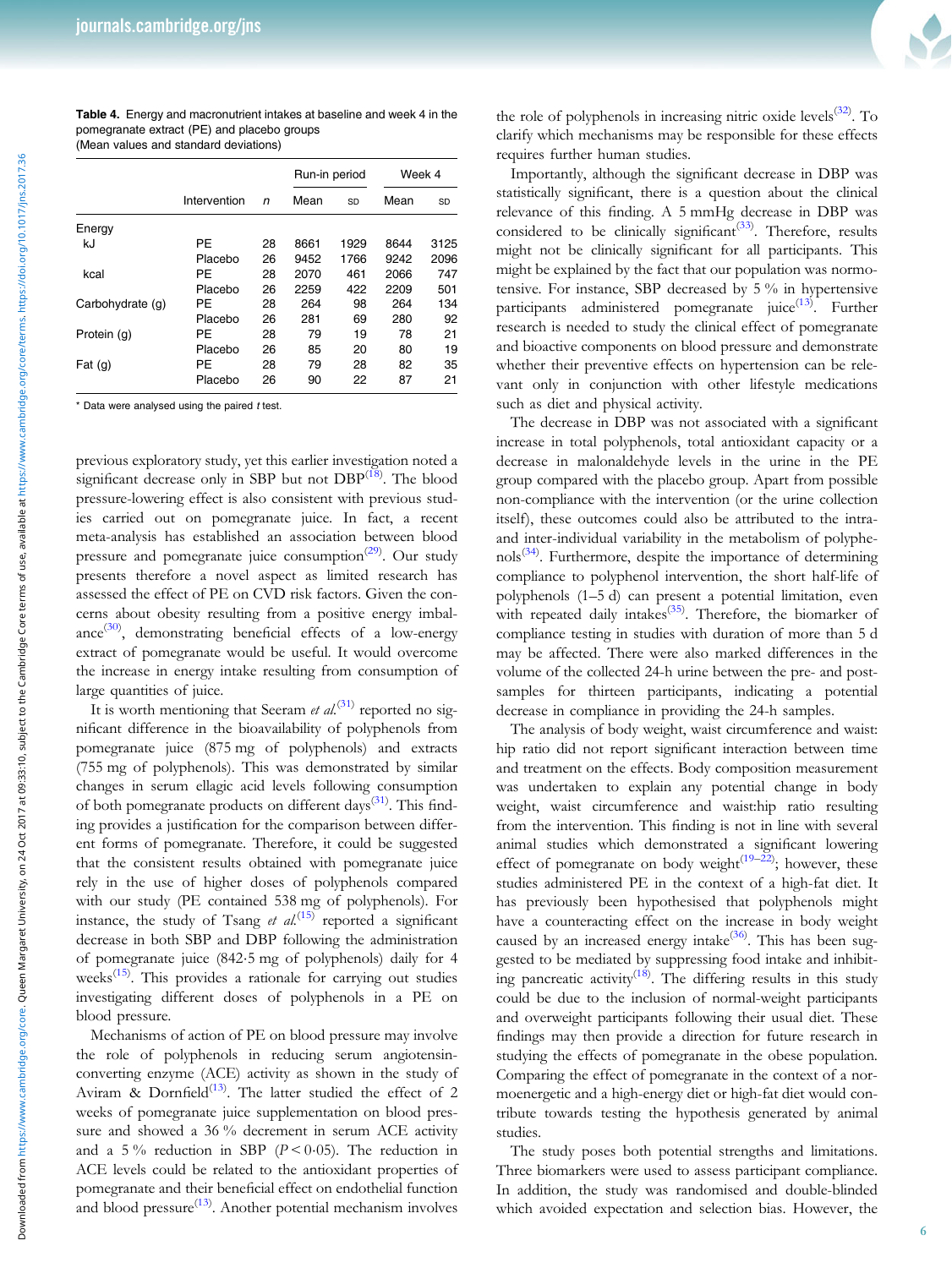<span id="page-6-0"></span>sample size did not provide enough power to explore the effect of other factors such as age and weight status and women represented the majority of the population, which might affect generalisation of results. The findings are also limited by the lack of knowledge of the physiological mechanisms underlying the decrease in DBP.

#### **Conclusion**

This study showed that a PE significantly lowered DBP over 8 weeks and could contribute to the prevention of CVD risk factors. However, its effect on SBP and body-weight status was not significant. Further long-term studies with a larger population and using different doses of polyphenols are required to corroborate these effects and to provide direction for future recommendations.

## Supplementary material

The supplementary material for this article can be found at <https://doi.org/10.1017/jns.2017.36>

#### Acknowledgements

We would like to thank all participants who took part in the study and the QMU laboratory technical staff for performing the randomisation.

The study was supported by Probeltebio, Spain who provided the PE and placebo capsules. The company had no other role in the study.

A. S. designed the study, carried out data collection, performed laboratory and statistical analysis and wrote parts of the manuscript. G. F. performed statistical analysis and data interpretation and wrote sections of the manuscript. G. J. McD. provided the LC-MS analysis. E. A. S. A.-D. helped in study design and supervised the study. All authors reviewed and approved the manuscript.

There were no conflicts of interest.

#### References

- 1. British Heart Foundation (2017) Heart Statistics. [https://www.bhf.](https://www.bhf.org.uk/research/heart-statistics) [org.uk/research/heart-statistics](https://www.bhf.org.uk/research/heart-statistics) (accessed February 2017).
- 2. Lopez AD (editor) (2006) Global Burden of Disease and Risk Factors. Washington, DC: World Bank Publications.
- 3. Poirier P, Giles TD, Bray GA, et al. (2006) Obesity and cardiovascular disease: pathophysiology, evaluation, and effect of weight loss. Circulation 14, 898–918.
- 4. Glynn RJ, Gilbert JL, Sesso HD, et al. (2002) Development of predictive models for long-term cardiovascular risk associated with systolic and diastolic blood pressure. Hypertension 39, 105–110.
- 5. McInnes GT (2005) Lowering blood pressure for cardiovascular risk reduction. J Hypertens Suppl 23, S3-S8.
- Whelton PK, He J, Appel LJ, et al. (2002) Primary prevention of hypertension: clinical and public health advisory from The National High Blood Pressure Education Program. JAMA 288, 1882–1888.
- 7. Resnick HE, Valsania P, Halter JB, et al. (2000) Relation of weight gain and weight loss on subsequent diabetes risk in overweight adults. J Epidemiol Community Health 54, 596-602.
- 8. Wing RR, Lang W, Wadden TA, et al. (2011) Benefits of modest weight loss in improving cardiovascular risk factors in overweight and obese individuals with type 2 diabetes. Diabetes Care 34, 1481–1486.
- 9. Gil MI, Tomás-Barberán FA, Hess-Pierce B, et al. (2000) Antioxidant activity of pomegranate juice and its relationship with phenolic composition and processing. J Agric Food Chem 48, 4581–4589.
- 10. Kaplan M, Hayek T, Raz A, et al. (2001) Pomegranate juice supplementation to atherosclerotic mice reduces macrophage lipid peroxidation, cellular cholesterol accumulation and development of atherosclerosis. J Nutr 131, 2082–2089.
- 11. Aviram M, Volkova N, Coleman R, et al. (2008) Pomegranate phenolics from the peels, arils, and flowers are antiatherogenic: studies in vivo in atherosclerotic apolipoprotein E-deficient (E0) mice and in vitro in cultured macrophages and lipoproteins. J Agric Food Chem 56, 1148–1157.
- 12. McFarlin BK, Strohacker KA & Kueht ML (2009) Pomegranate seed oil consumption during a period of high-fat feeding reduces weight gain and reduces type 2 diabetes risk in CD-1 mice. Br J Nutr 102, 54–59.
- 13. Aviram M & Dornfeld L (2001) Pomegranate juice consumption inhibits serum angiotensin converting enzyme activity and reduces systolic blood pressure. Atherosclerosis 158, 195-198.
- 14. Lynn A, Hamadeh H, Leung WC, et al. (2012) Effects of pomegranate juice supplementation on pulse wave velocity and blood pressure in healthy young and middle-aged men and women. Plant Foods Hum Nutr 67, 309-314.
- 15. Tsang C, Smail NF, Almoosawi S, et al. (2012) Intake of polyphenol-rich pomegranate pure juice influences urinary glucocorticoids, blood pressure and homeostasis model assessment of insulin resistance in human volunteers. *J Nutr Sci* 1, e9.
- 16. Sumner MD, Elliott-Eller M, Weidner G, et al. (2005) Effects of pomegranate juice consumption on myocardial perfusion in patients with coronary heart disease. Am J Cardiol 96, 810-814.
- 17. Mathew AS, Capel-Williams GM, Berry SE, et al. (2012) Acute effects of pomegranate extract on postprandial lipaemia, vascular function and blood pressure. Plant Food Hum Nutr 67, 351-357.
- 18. Stockton A, Al-Dujaili EA, McDougall G, et al. (2015) Effect of pomegranate extract consumption on cardiovascular disease risk factors, stress hormones, and quality of life in human volunteers: an exploratory randomised, double-blind, placebo-controlled trial. EC Nutr 2, 396-411.
- 19. Cerdá B, Llorach R, Cerón JJ, et al. (2003) Evaluation of the bioavailability and metabolism in the rat of punicalagin, an antioxidant polyphenol from pomegranate juice. Eur J Nutr 42, 18–28.
- 20. Lei F, Zhang XN, Wang W, et al. (2007) Evidence of anti-obesity effects of the pomegranate leaf extract in high-fat diet induced obese mice. Int J Obes (Lond) 31, 1023–1029.
- 21. Zhang L, Gao Y, Zhang Y, et al. (2010) Changes in bioactive compounds and antioxidant activities in pomegranate leaves. Sci Hortic 123, 543–546.
- 22. Vroegrijk IO, van Diepen JA, van den Berg S, et al. (2011) Pomegranate seed oil, a rich source of punicic acid, prevents diet-induced obesity and insulin resistance in mice. Food Chem Toxicol 49, 1426–1430.
- 23. González-Ortiz M, Martínez-Abundis E, Espinel-Bermúdez MC, et al. (2011) Effect of pomegranate juice on insulin secretion and sensitivity in patients with obesity. Ann Nutr Metab 58, 220-223.
- 24. World Medical Association (2013) Declaration of Helsinki Ethical Principles for Medical Research Involving Human Subjects. [http://](http://www.wma.net/en/30publications/10policies/b3/index.html) [www.wma.net/en/30publications/10policies/b3/index.html](http://www.wma.net/en/30publications/10policies/b3/index.html) (accessed March 2017).
- 25. National Archives (1998) Data Protection Act 1998. [http://www.](http://www.legislation.gov.uk/ukpga/1998/29/contents) [legislation.gov.uk/ukpga/1998/29/contents](http://www.legislation.gov.uk/ukpga/1998/29/contents) (accessed April 2013).
- 26. Randomizer (2017) Research randomizer. [https://www.randomizer.](https://www.randomizer.org/) [org/](https://www.randomizer.org/) (accessed January 2017).